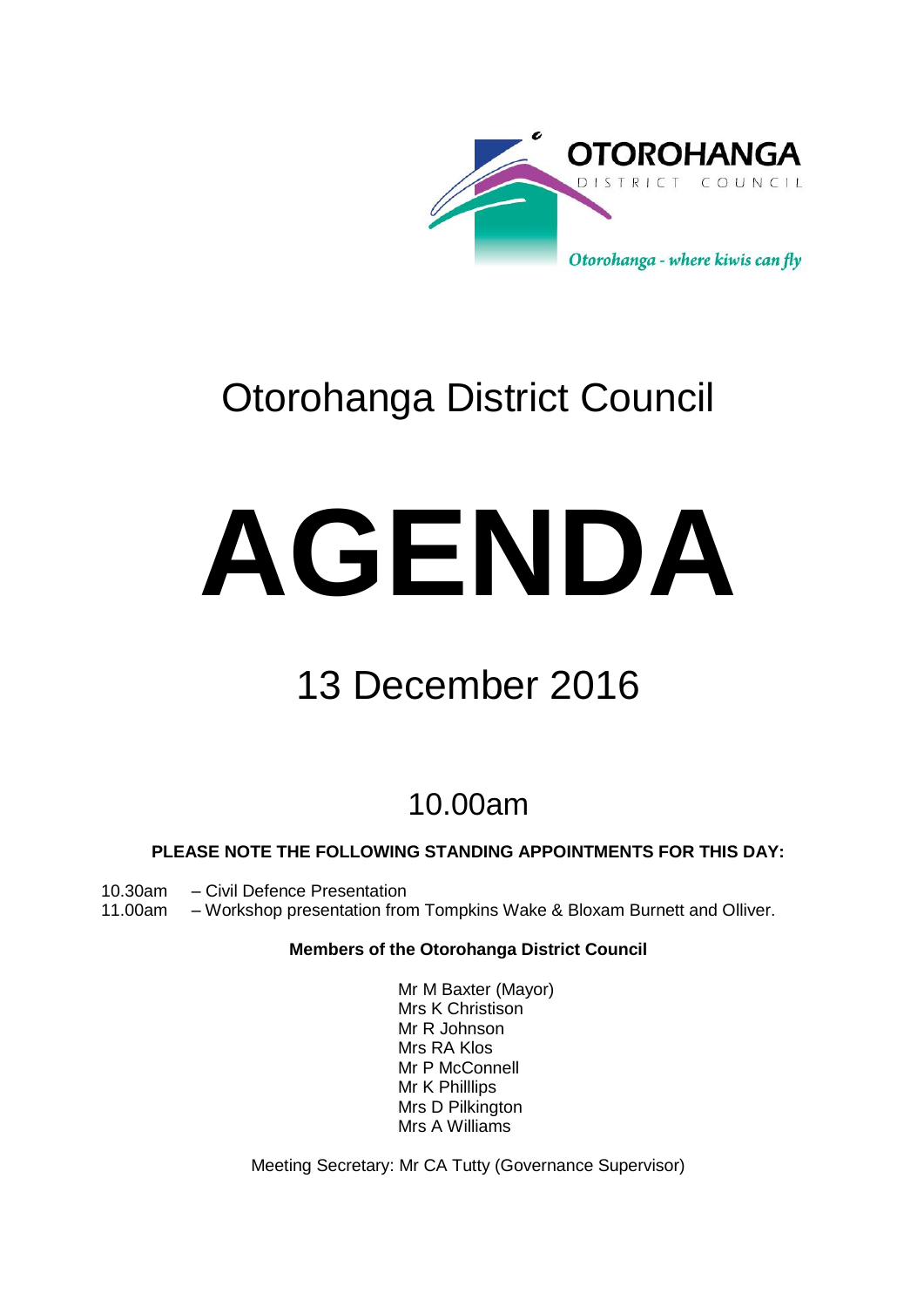## **OTOROHANGA DISTRICT COUNCIL**

13 December 2016

Notice is hereby given that an Ordinary meeting of the Otorohanga District Council will be held in the Council Chambers, 17 Maniapoto Street, Otorohanga on Tuesday 13 December 2016 commencing at 10am.

6 December 2016

**DC Clibbery CHIEF EXECUTIVE**

## **AGENDA**

#### **ORDER OF BUSINESS:**

| <b>ITEM</b>                                       | <b>PRECIS</b>                                                        | <b>PAGE</b> |
|---------------------------------------------------|----------------------------------------------------------------------|-------------|
| <b>PRESENT</b>                                    |                                                                      | 3           |
| IN ATTENDANCE                                     |                                                                      |             |
| <b>APOLOGIES</b>                                  |                                                                      | 3           |
| <b>OPENING PRAYER</b>                             |                                                                      | 3           |
| <b>ITEMS TO BE CONSIDERED IN GENERAL BUSINESS</b> |                                                                      | 3           |
| CONFIRMATION OF MINUTES - 15 NOVEMBER 2016        |                                                                      | 3           |
| <b>MATTERS ARISING</b>                            |                                                                      | 3           |
| DECLARATION OF INTEREST                           |                                                                      | 3           |
| ITEM 23                                           | DRAFT MANAGEMENT ACCOUNTS FOR THE PERIOD ENDING 30<br>SEPTEMBER 2016 | 4           |
| ITEM 24                                           | AROHENA RURAL WATER SUPPLY KAHOREKAU ROAD RESERVOIR SITE             | 5           |
| ITEM 25                                           | ODC MATTERS REFERRED FROM 15 NOVEMBER 2016                           | 8           |
| <b>GENERAL</b>                                    |                                                                      | 8           |
|                                                   |                                                                      |             |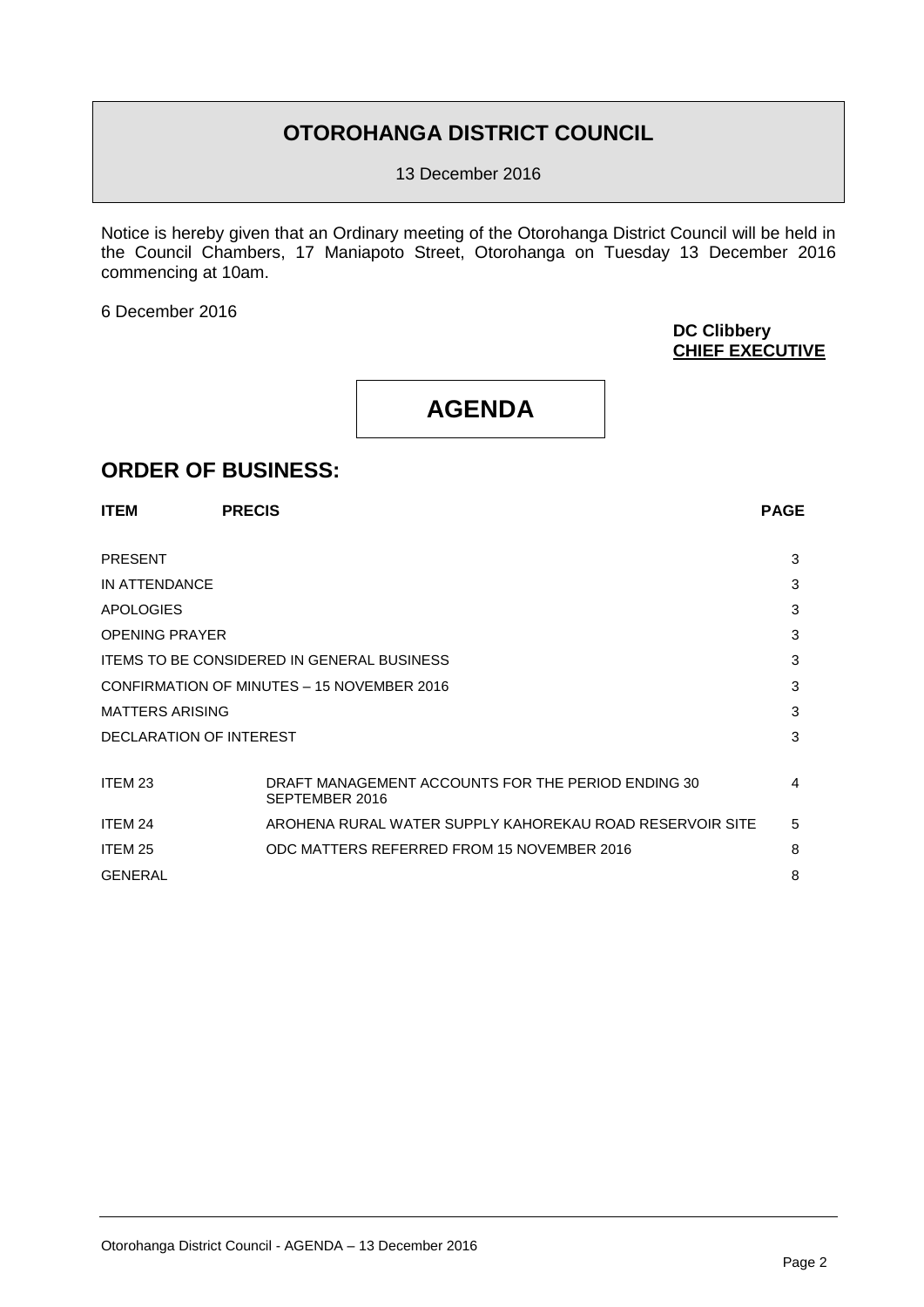**PRESENT**

**IN ATTENDANCE**

**APOLOGIES**

**OPENING PRAYER**

**ITEMS TO BE CONSIDERED IN GENERAL BUSINESS**

**CONFIRMATION OF MINUTES – 15 NOVEMBER 2016**

**MATTERS ARISING** 

**DECLARATION OF INTEREST**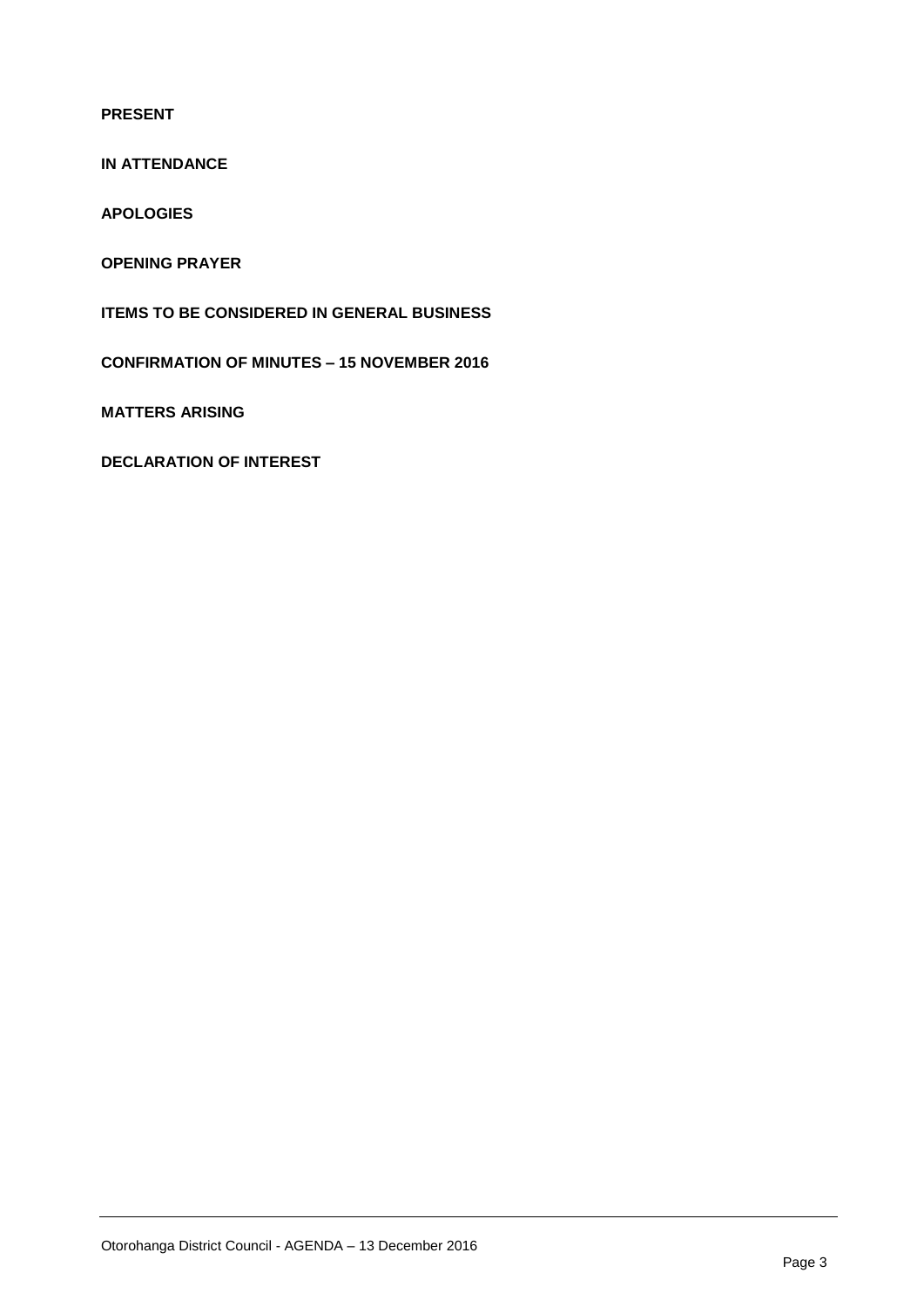#### **ITEM 23 DRAFT MANAGEMENT ACCOUNTS FOR THE PERIOD ENDING 30 SEPTEMBER 2016**

**To: His Worship the Mayor & Councillors Otorohanga District Council**

**From: District Accountant**

**Date: 13 December 2016**

#### **Relevant Community Outcomes**

- Ensure services and facilities meet the needs of the Community
- Promote the local economy and opportunities for sustainable economic development
- Foster an involved and engaged Community

#### **Executive Summary**

The Draft Management Accounts for the period ended 30 September 2016 are attached under separate cover.

#### **Staff Recommendation**

It is recommended:

That the Draft Management Accounts for the period ended 30 September 2016 be received.

**Brendan O'Callaghan DISTRICT ACCOUNTANT**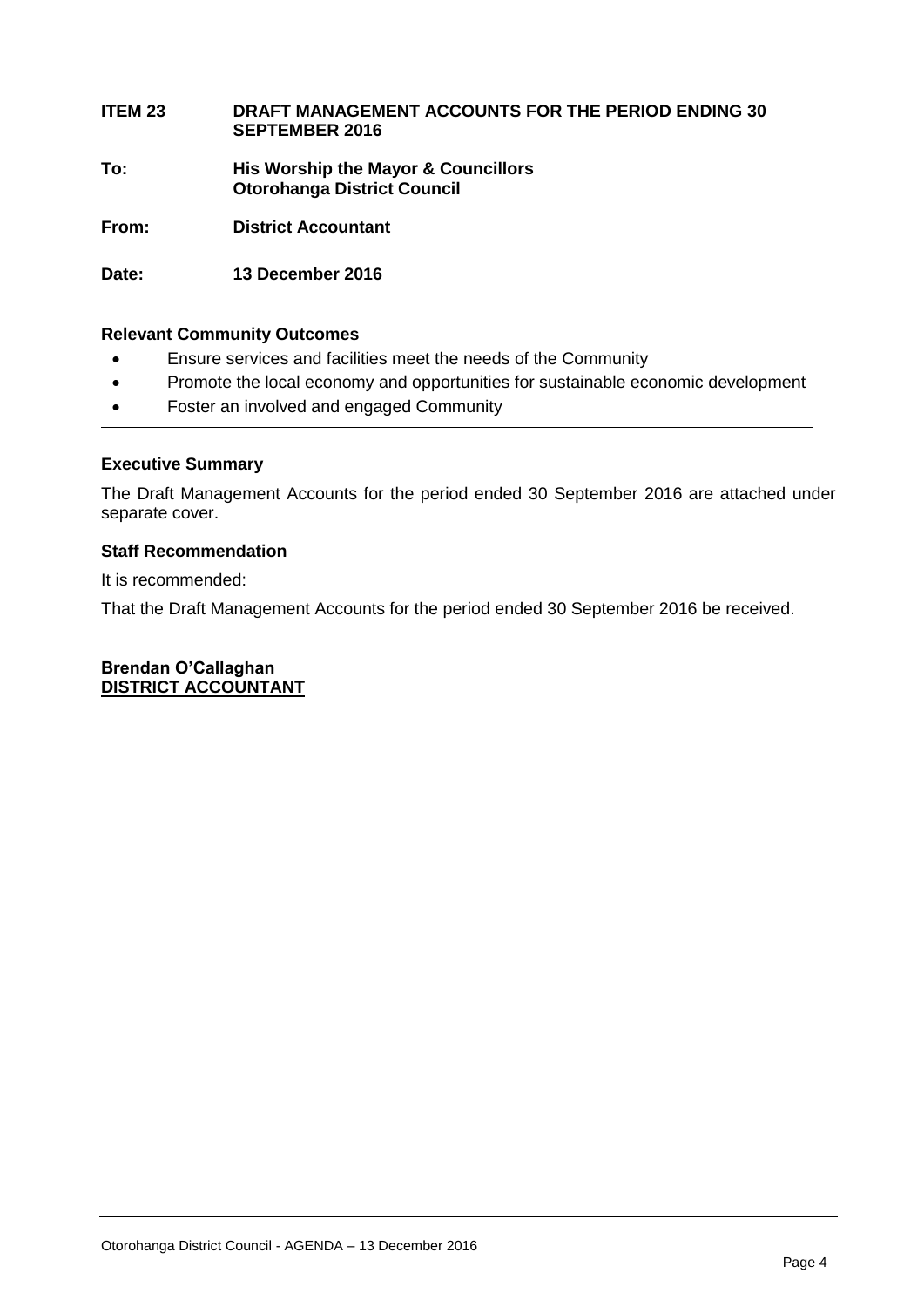#### **ITEM 24 AROHENA RURAL WATER SUPPLY KAHOREKAU ROAD RESERVOIR SITE**

**To: His Worship the Mayor and Councillors Otorohanga District Council**

**From: Engineering Manager**

**Date: 13 December 2016**

#### **Relevant Community Outcomes**

Manage the natural and physical environment in a sustainable manner

#### **Executive Summary**

Council has a legal document requiring consent to record a compensation certificate on a property title to ensure continued access and use of site for the water storage and water treatment facilities at Kahorekau Road being part of the Arohena Rural Water Supply Scheme.

The property owners involved is GPS 2007 Limited, the directors being GJ Wilson and PS Wilson of Arohena.

#### **Staff Recommendation**

It is recommended that:

- 1. The Otorohanga District Council hereby consents to the recording pursuant to section 19 of the Public Works Act 1981, a compensation certificate against the owners certificate of title SA46B/870 and the contemporaneous registration of a discharge of existing compensation certificate H.769943 recorded on certificate of title SA46B/870.
- 2. The Mayor and Chief Executive of Otorohanga District Council be authorised to sign and seal any documentation necessary.

#### **Report Discussion**

These legal actions are required to ensure Council has the legal right to access and place the reservoirs and treatment facilities on the property owned by Mr and Mrs Wilson (GPS 2007 Ltd) at Kahorekau Road, Arohena.

The Council has a current right over the Wilson property and this is recorded on their property title SA46B/870 by legal instrument H.769943 dated 29 September 1987.

The Council is now to construct a larger reservoir adjacent to two existing smaller reservoirs which are to be replaced. The additional land area to be occupied is approximately  $500m^2$ . Following consultation with the owners, it was agreed that a new compensation agreement would be created and this would be recorded on their property title and that the 1987 document would be removed from their title.

The consultations results in agreement regards compensation being a one-off payment of \$2,000.00 plus GST in full and final settlement for:

- (a) The right to hold the facility and access to the facility as easements.
- (b) Loss of use of the land occupied by the facility.
- (c) Any injurious affection arising there from.
- (d) Any disturbance to the owner and to the property.

Also, the Council to cover all legal costs regards preparation and recording the document. Securing building consent and code of compliance certificate. Securing amendment to the designation in the district plan to cover the additional area.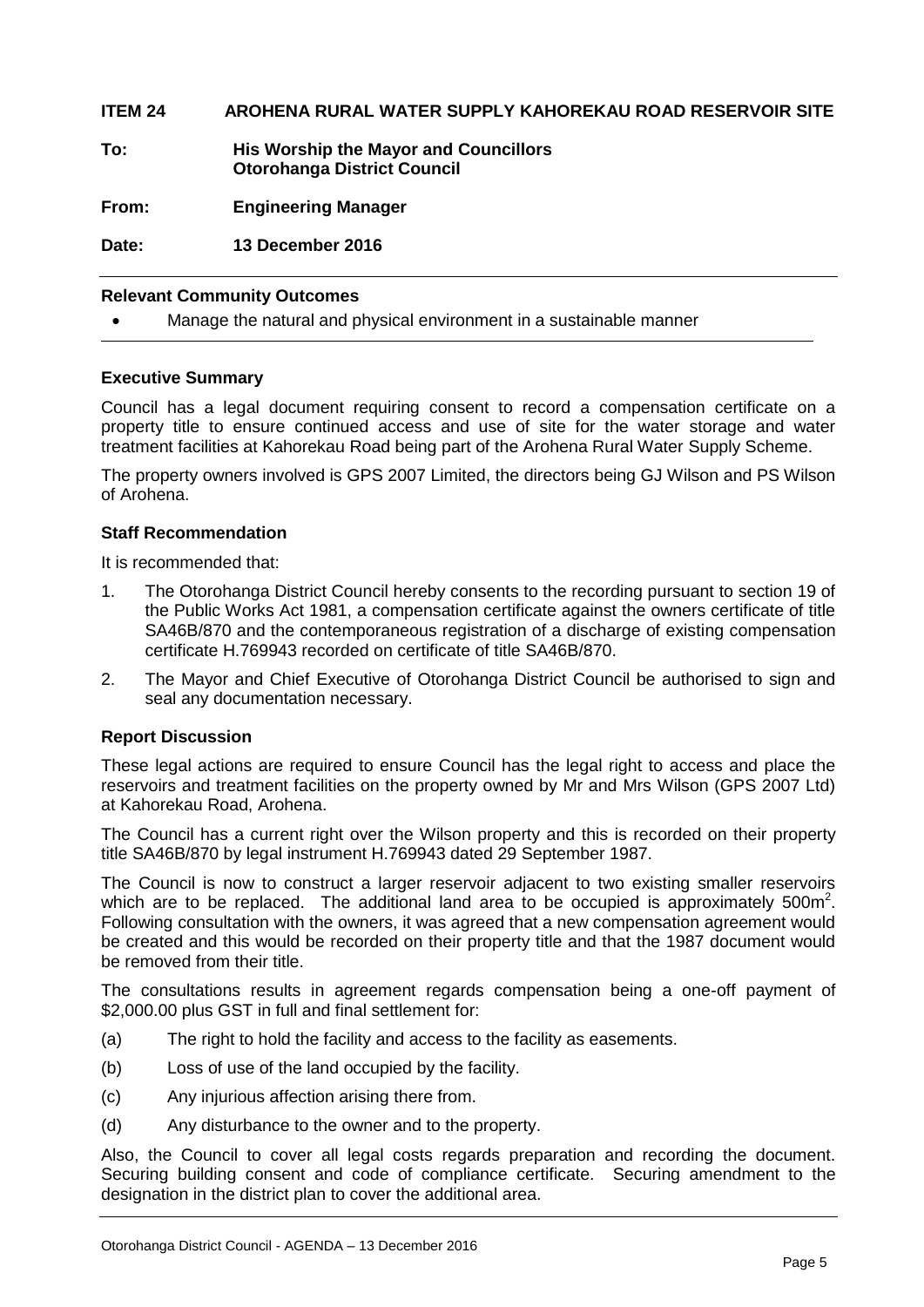Additional work on access track including new culverts and maintenance of the access track from Kahorekau Road to the facility.

The owner to allow the Council, its agents, employees and contractors to enter the property at any time to operate and maintain the facility.

#### General

The consultations and negotiations with Mr and Mrs Wilson have been cordial and all parties have worked to ensure the legal actions are undertaken as required.

#### **Roger Brady ENGINEERING MANAGER**

#### **Attachments**

a. Copy of plan 441/160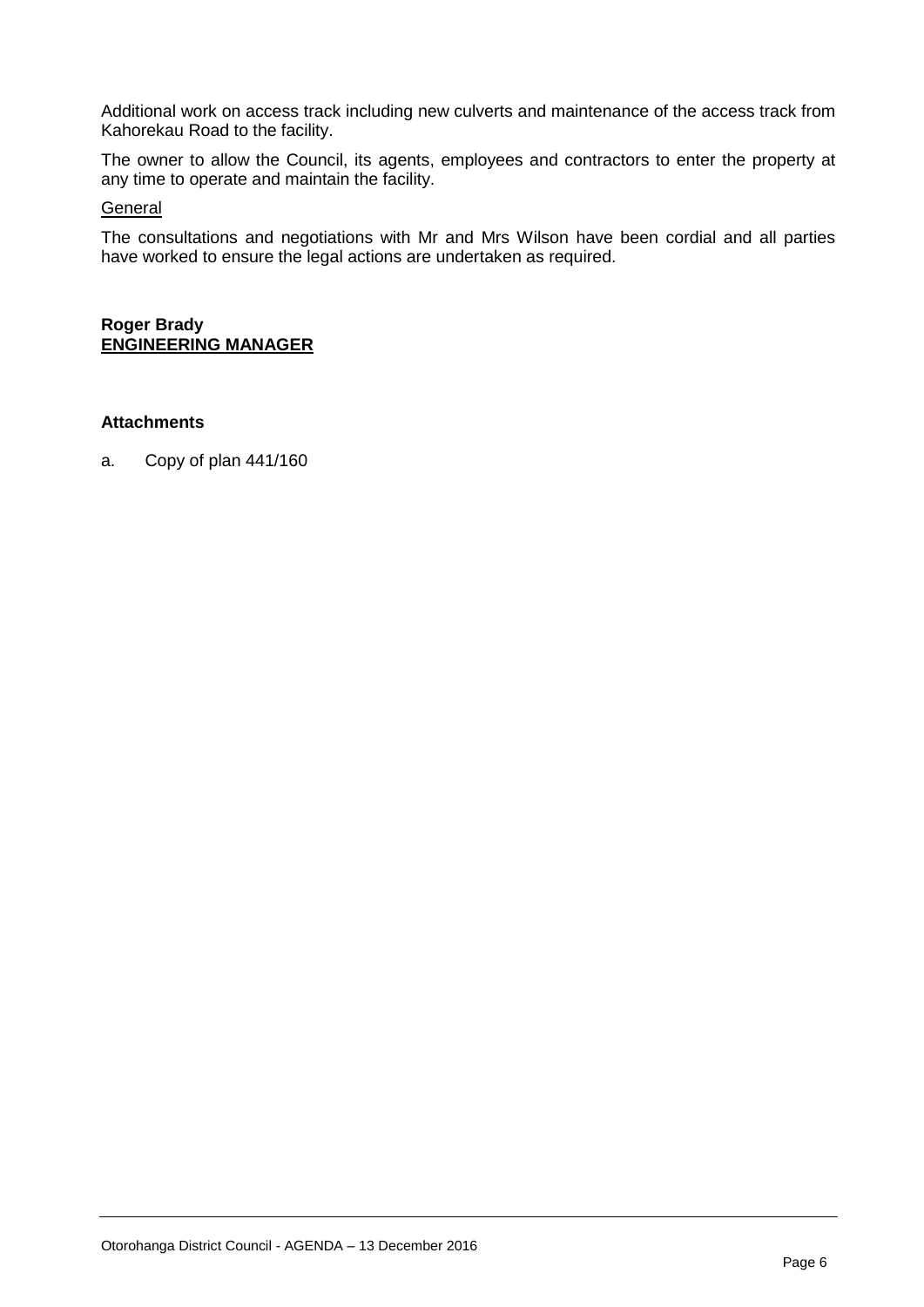